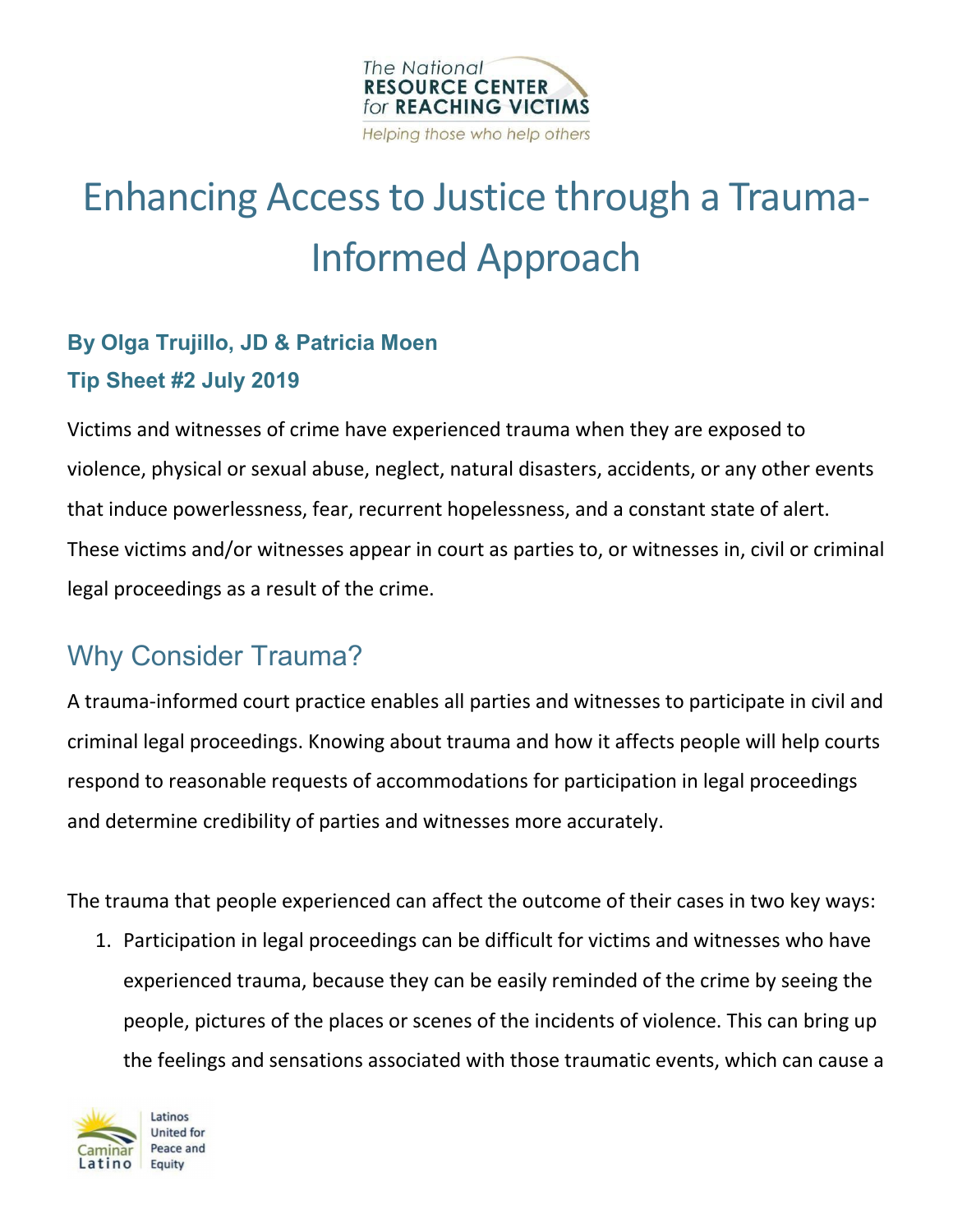literal re-experiencing of the incident. This kind of re-experiencing may cause feelings of panic, anger, disorientation, physical pain, grief, or numbing and shutting down. These traumatic reminders are referred to as "triggers" and these triggers during a court proceeding can disrupt the victim and witness testimony, cross examination or make it too hard for them to participate at all.

Lawyers and legal advocates find legal proceedings compromised or interrupted when their client and witnesses are triggered. In many cases the trigger can lead the victim or witness to recant or change their testimony. Moreover, hearings give the opposing party the opportunity to exploit a victim's or witnesses' mental state to gain an advantage in the courtroom. This can make a participation very challenging.

2. Credibility determinations are often made in legal proceedings without recognizing the impact of trauma on victims and witnesses. Judges and juries determine whether a person is truthful based on that adjudicator's sense of what a reasonable person can remember, or how they believe a client should look or sound when testifying about life threatening events. However, traumatic events can alter the way a person thinks, talks and even remembers an incident, which is in conflict with the linear, logical manner a judge or jury expects, and can leave judges and juries finding it hard to believe a client that is showing some signs of trauma. Rather than discounting victims or witnesses as unbelievable, Judges knowledgeable about the after-effects of trauma will see these symptoms of the trauma itself.

## What Can Courts Do?

Becoming trauma-informed requires re-examining policies and procedures that may result

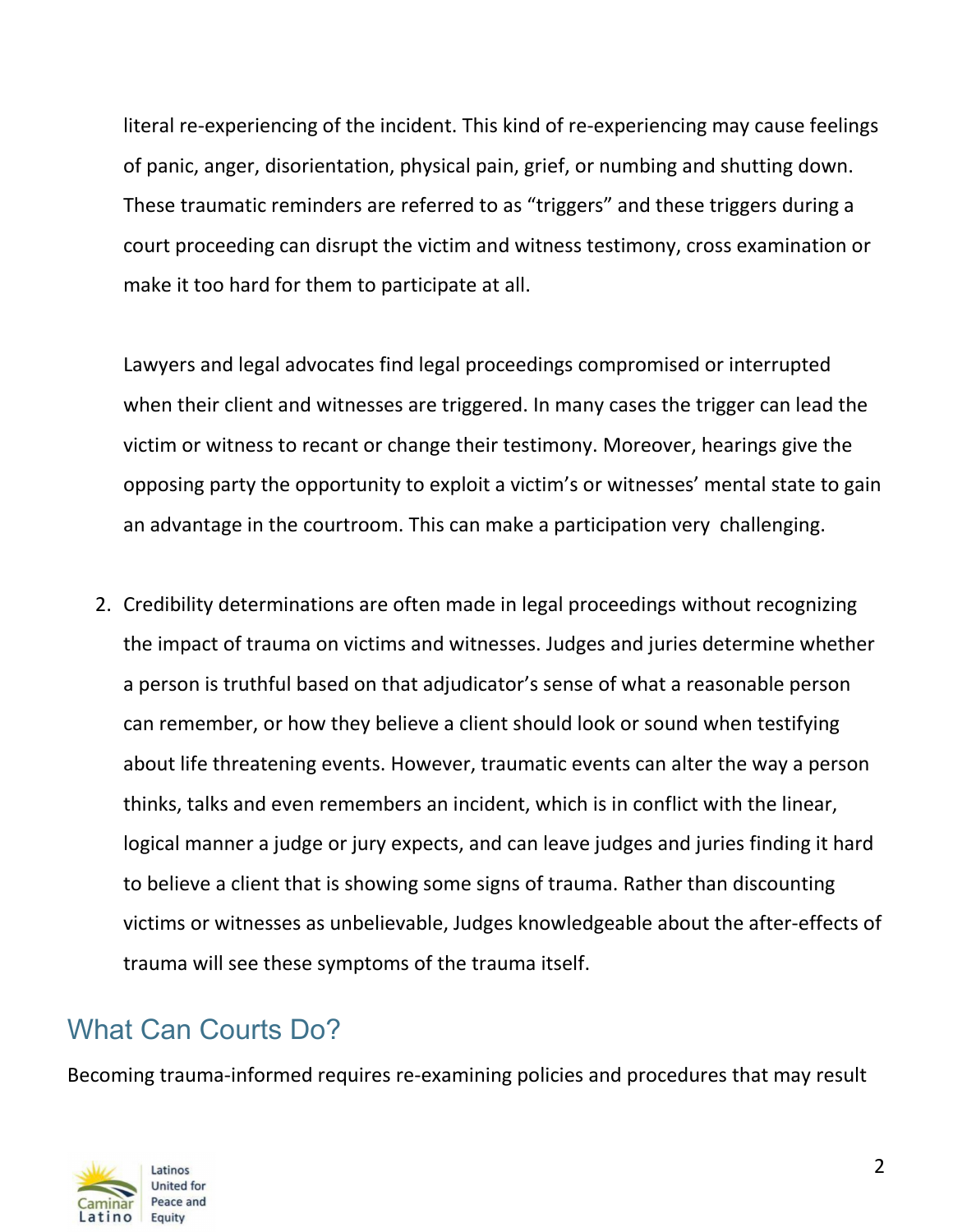in participants feeling loss of control in specific situations, training staff to be welcoming and non- judgmental, and modifying physical environments. The goal is to fully engage participants by minimizing perceived threats and avoiding re-traumatization.

There is often little to no cost involved in implementing trauma-informed principles, policies and practices. Trauma-informed court interactions begin with good judicial practice where individuals who come before the court are treated with dignity and respect.

Judges who are trauma-informed:

#### DURING LEGAL PROCEEDINGS:

- Expect the presence of trauma.
- Are prepared to rephrase questions, when interpretation is needed and it's clear that the interpretation process is additionally retraumatizing or confusing.
- Prevent manipulation of the courtroom to re-traumatize victims and intimidate witnesses.
- Understand that trauma may affect court participants' feelings and behavior, as well as their ability to participate.
- Are patient with victims who struggle to recount (and may be reliving) some of the worst moments of their lives.
- Work closely with court personnel and other members of the team attorneys, court coordinators, case managers, and advocates – to help victims and witnesses feel safe in their court.
- Promote trauma-specific services and interventions designed to help individuals understand how their past experiences shape their behavior and responses to current events.

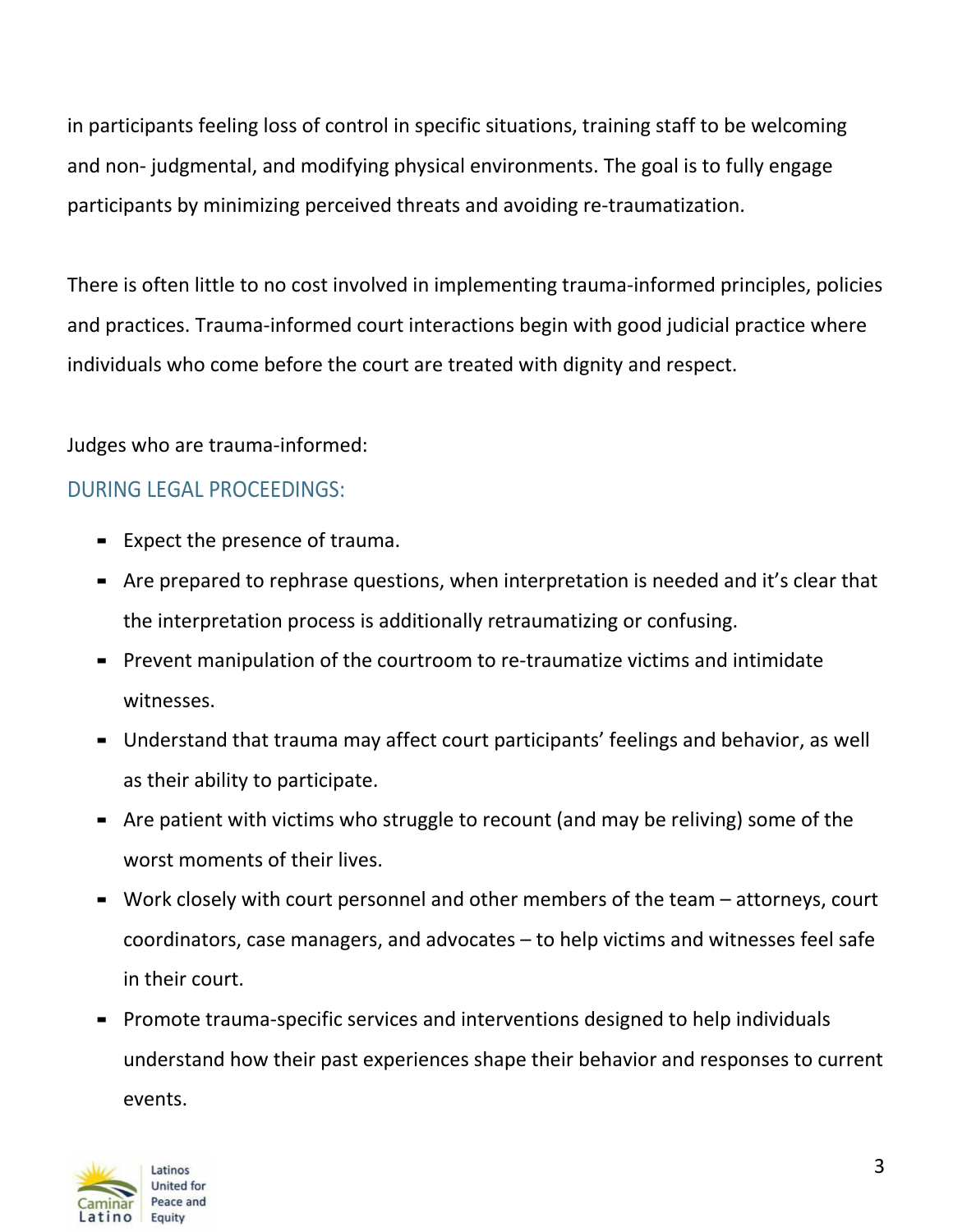- Explain to court participants what to expect to help alleviate fears and help all parties and witnesses prepare to participate.
- Encourage lawyers and advocates to consider incorporating a what-to-expect discussion into every victim's routine preparation for court, including logistical details such as where both parties will wait before court opens, where they will take breaks, and the location of restrooms.
- Maintain an awareness of how power and control and intimidation are being used in the court room.
- Keep control of the courtroom and limit the respondent/defendant's ability to interact with victim and witnesses.
- Provide reasonable alternatives to testifying in view of the respondent/defendant. For example, some courts allow victims and witnesses to testify behind a screen or through closed circuit television.

### CONSIDER THIS FOR COURT DECORUM

Within the bounds of appropriate time management and courtroom decorum, the following represent some trauma-informed courtroom strategies. (These same suggestions can apply to interactions with the respondent as well so that there is no semblance of impartiality<sup>1</sup>)



 $1$  Beyond the basic impartiality issue mentioned above, it should be noted that some respondents may actually be dealing with similar issues when appearing before the court. The large number of veterans suffering from PTSD as well as traumatic brain injuries may well require a more nuanced understanding of our understanding of domestic violence dynamics while never making excuses for family violence. We look forward to providing a future article on this topic.